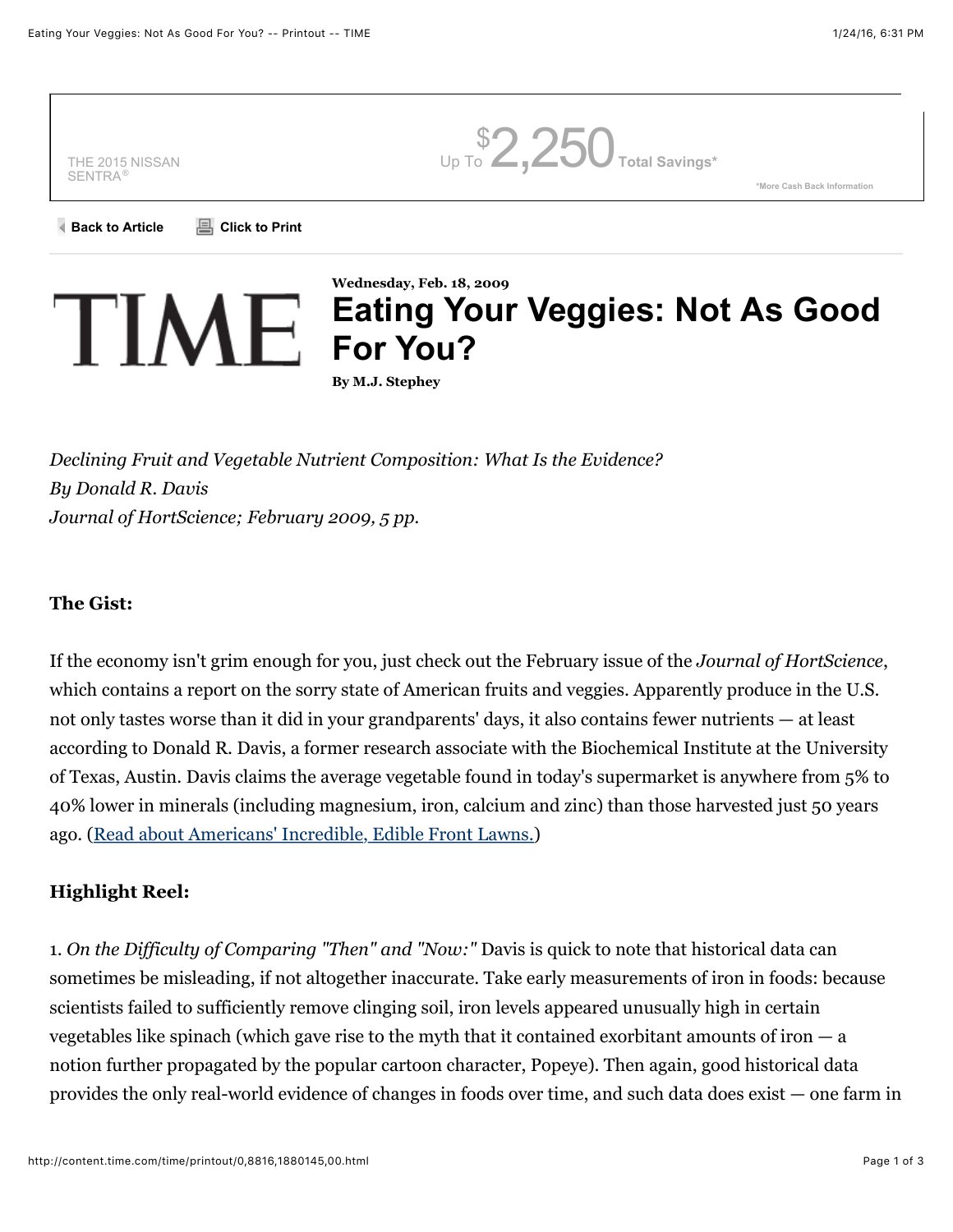Hertfordshire, England, for example, has archived its wheat samples since 1843.

2. *On the So-Called "Dilution Effect":* Today's vegetables might be larger, but if you think that means they contain more nutrients, you'd be wrong. Davis writes that jumbo-sized produce contains more "dry matter" than anything else, which dilutes mineral concentrations. In other words, when it comes to growing food, less is more. Scientific papers have cited one of the first reports of this effect, a 1981 study by W.M. Jarrell and R.B. Beverly in *Advances in Agronomy*, more than 180 times since its publication, "suggesting that the effect is widely regarded as common knowledge." [\(See pictures of fruit.\)](http://www.time.com/time/photogallery/0,29307,1846523,00.html)

Less studied, though, is the "genetic dillution effect," in which selective breeding to increase crop yield has led to declines in protein, amino acids, and as many as six minerals in one study of commercial broccoli grown in 1996 and '97 in South Carolina. Because nearly 90% of dry matter is carbohydrates, "when breeders select for high yield, they are, in effect, selecting mostly for high carbohydrate with no assurance that dozens of other nutrients and thousands of phytochemicals will all increase in proportion to yield."

3. *On the "Industrialization" of Agriculture*: Thanks to the growing rise of chemical fertilizers and pesticides, modern crops are being harvested faster than ever before. But quick and early harvests mean the produce has less time to absorb nutrients either from synthesis or the soil, and minerals like potassium (the "K" in N-P-K fertilizers) often interfere with a plant's ability to take up nutrients. Monoculture farming practices — another hallmark of the Big Ag industry — have also led to soil-mineral depletion, which, in turn, affects the nutrient content of crops.

## **The Lowdown:**

If you're still not buying the whole "organic-is-better" argument, this study might convince you otherwise. As Davis points out, more than three billion people around the world suffer from malnourishment and yet, ironically, efforts to increase food production have actually produced food that is *less* nourishing. Fruits seem to be less affected by genetic and environmental dilution, but one can't help but wonder if it's even possible to avoid nutritionally bankrupt veggies. Supplementing them is problematic, too: don't look to vitamin pills, as recent research indicates that [those aren't very helpful either.](http://www.nytimes.com/2009/02/17/health/17well.html?_r=1&scp=3&sq=vitamins&st=cse)

## **The Verdict:** Skim

[See the top 10 food trends of 2008.](http://www.time.com/time/specials/2008/top10/article/0,30583,1855948_1864255,00.html)

[See TIME's 1978 article, "The New American Farmer: Get Big or Get Out."](http://www.time.com/time/magazine/article/0,9171,948286,00.html)